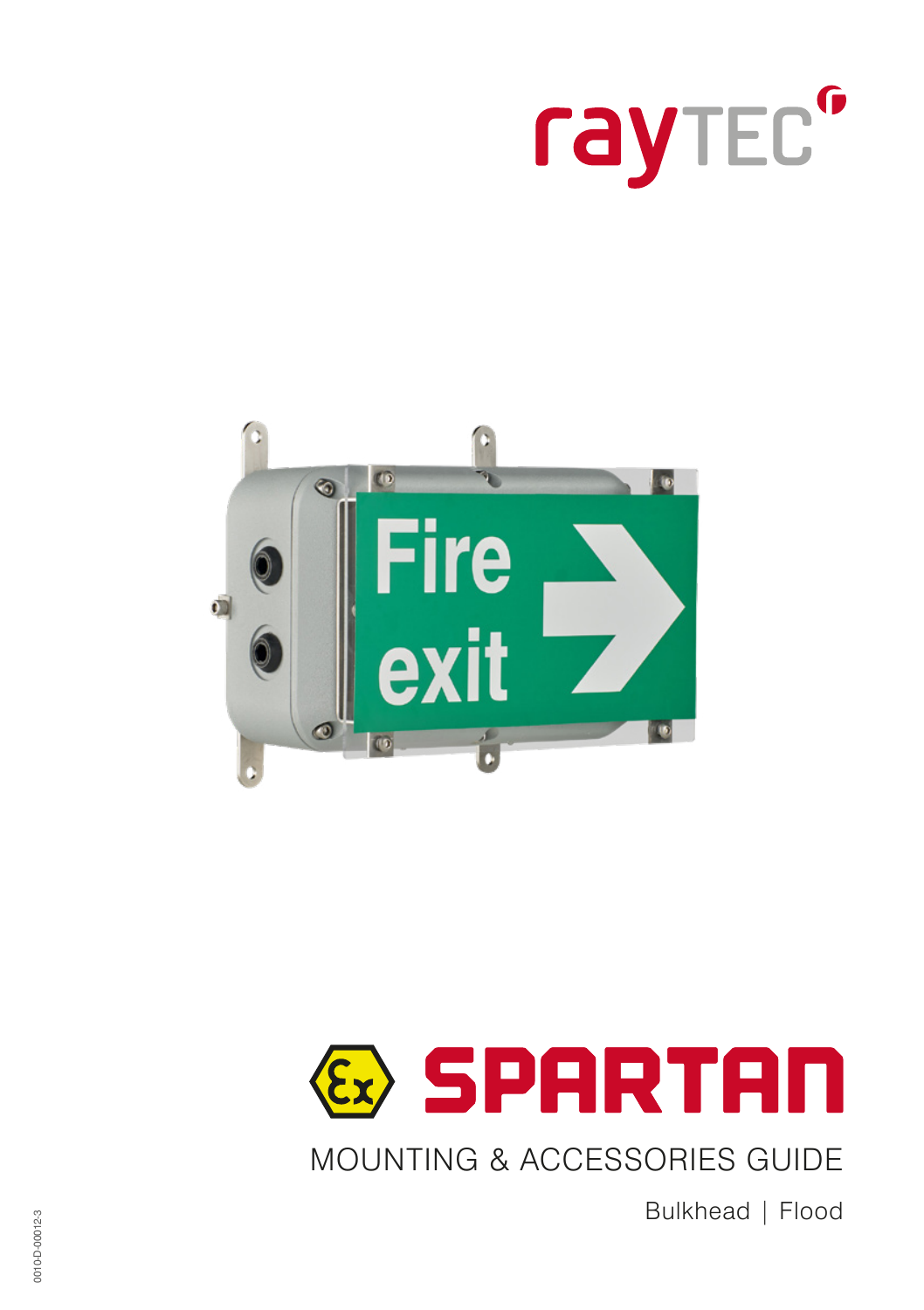This guide covers the different mounting options and accessories available for your SPARTAN Bulkhead and Flood\* luminaires. Raytec provide a range of dedicated bracket solutions available to suit multiple wall, floor, ceiling, and pole mount configurations, along with bespoke lens options and protective kits.

We have separated the guide into four parts to help you identify your bracketry requirements.

- 1. Bulkhead & Flood for use with both SPARTAN Bulkhead and SPARTAN Flood luminaires
- 2. Bulkhead Only for use with SPARTAN Bulkhead luminaires
- 3. Flood Only for use with SPARTAN Flood luminaires
- 4. Appendix dimension sketches

### Standard Mounting

SPARTAN Bulkhead and Flood luminaires are supplied together with standard bracketry solutions.



**SPARTAN BL24 Bulkhead the Bulkhead housing.** 



With standard bracketry, SPARTAN Bulkhead luminaires are designed to mount to any flat surface, both ceiling and wall. Provided in a pair, two low-profile stainless-steel ceiling/wall mounting brackets are supplied together with the unit and will screw easily to the back of







\*Excludes High Power Flood variants.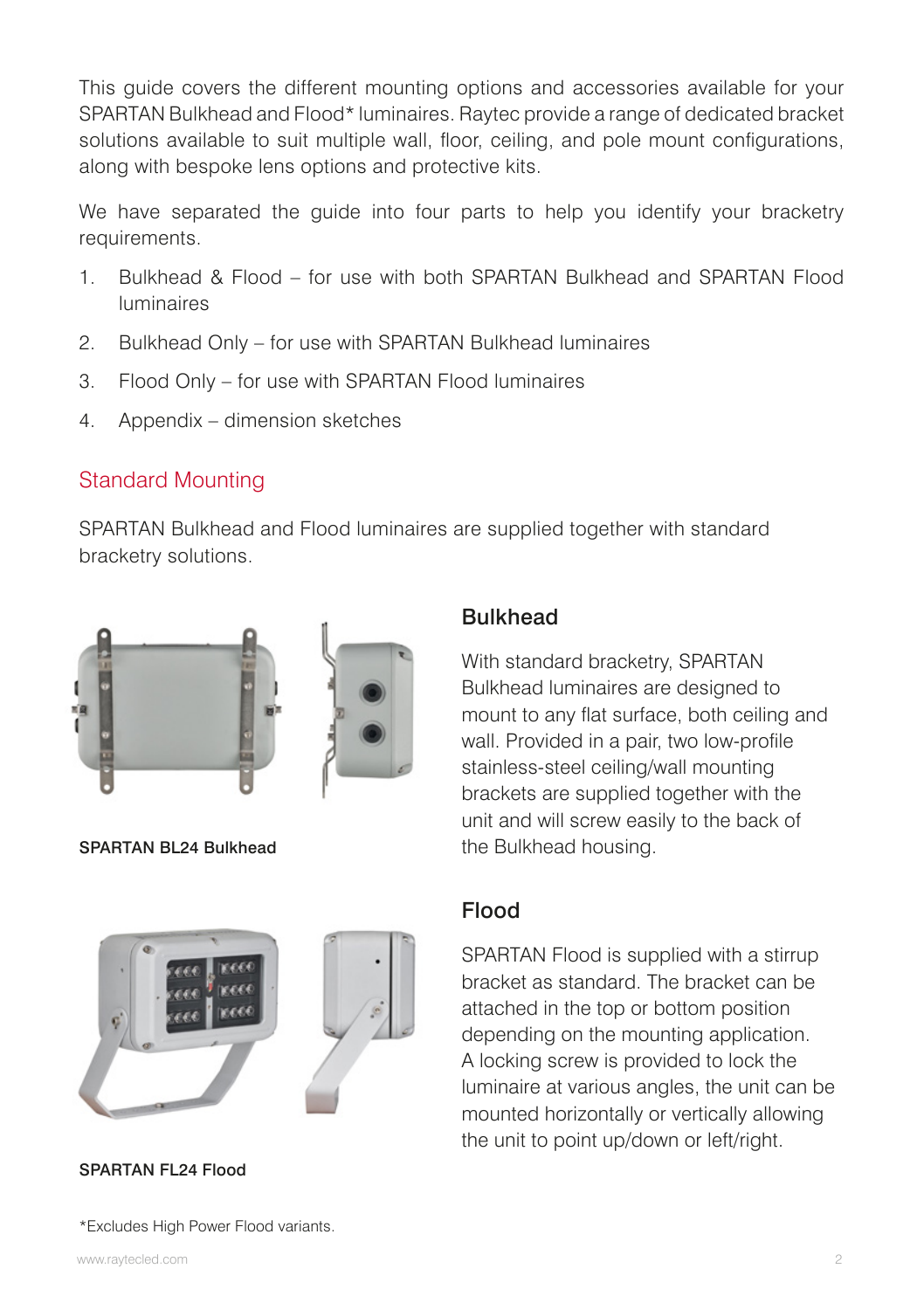

### Sandblast Shield Kit

#### SPX-BKT-SB

The SPARTAN Sand Blast Shield Kit provides a clear polycarbonate front cover for your Flood or Bulkhead luminaire. It screws easily to the front to protect the lens from damage in sand and shot blasting applications.



### Front Guard

SPX-WG-FL12 (FL12 only) SPX-WG-FL24 (FL24, FL48 (2 required) and Bulkhead)

The SPARTAN Front Guard is a stainless-steel grid plate. Already resistant to high impact, the front guard provides additional luminaire protection for environments of extreme mechanical impact. The grid plate can be fitted directly to the front of the luminaire, designed so as not to obstruct light output.

### Protective Film

SPX-BKT-PF12 (FL12 only) SPX-BKT-PF24 (FL24, FL48 (2 required) and Bulkhead)

SPARTAN Protective Film comes in a pack of 10. The films adhere to and protect the luminaire front lens within applications involving paint or with high dirt/dust levels.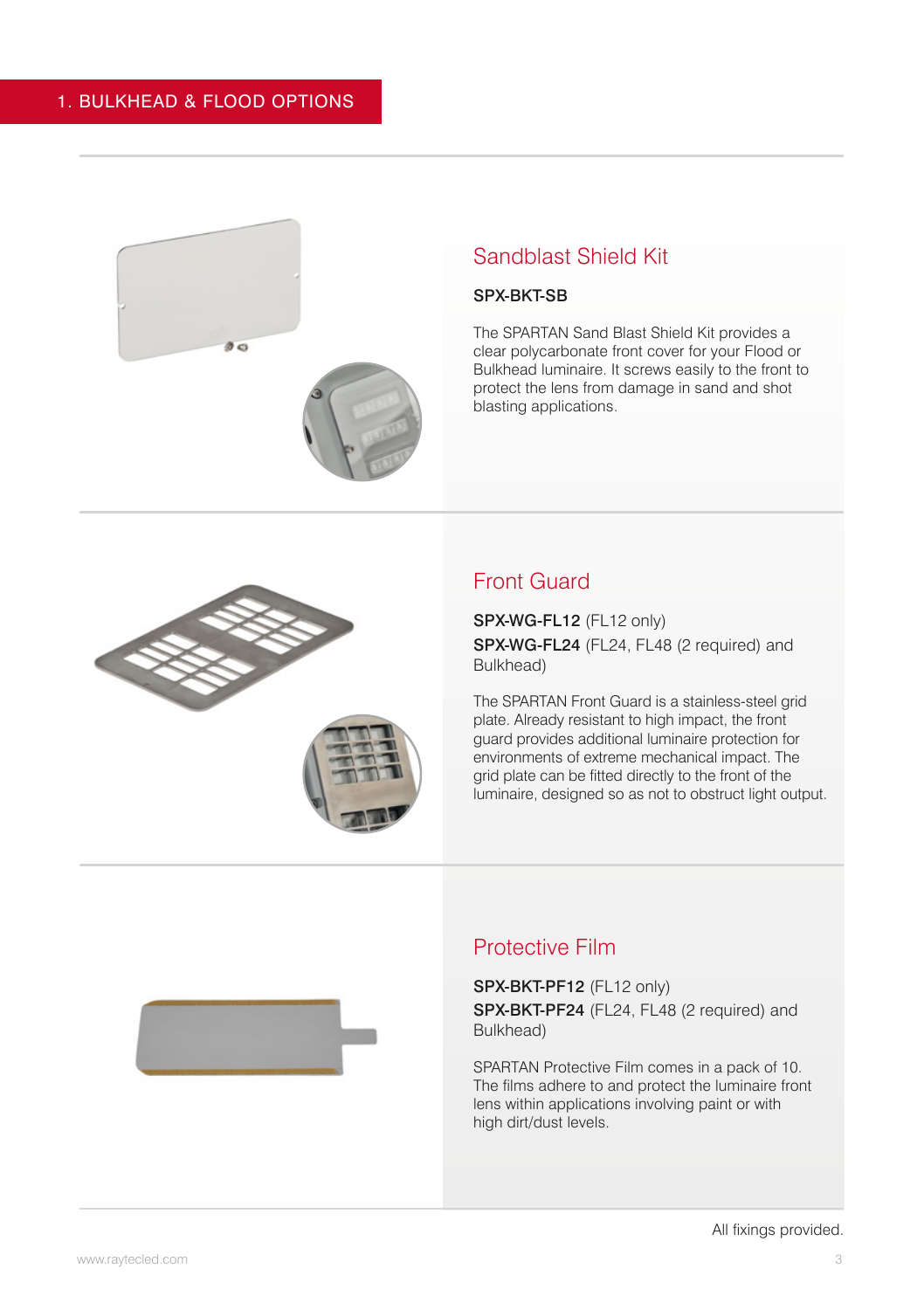



SPX-DIF12-XXXX (FL12 only) SPX-DIF24-XXXX (FL24, FL48 (2 required) and Bulkhead)

(Select beam pattern below to replace 'XXXX')

Beam Patterns 120120, 3510, 6025, 8035, 12050

The VARIO Diffusers provide a range of different beam shapes and angles, using Raytec's unique beam shaping technology to produce a highly even and targeted elliptical spread of light – perfect for walkway applications or long/narrow spaces. With the outer luminaire cover removed, the diffuser – held within a mounting plate provided – is screwed to the inside of the front glass panel (replace the outer cover). The Vario Diffuser has 5 different angle options available including 120x120, 35x10, 60x25, 80x35 and 120x50.

All fixings provided.

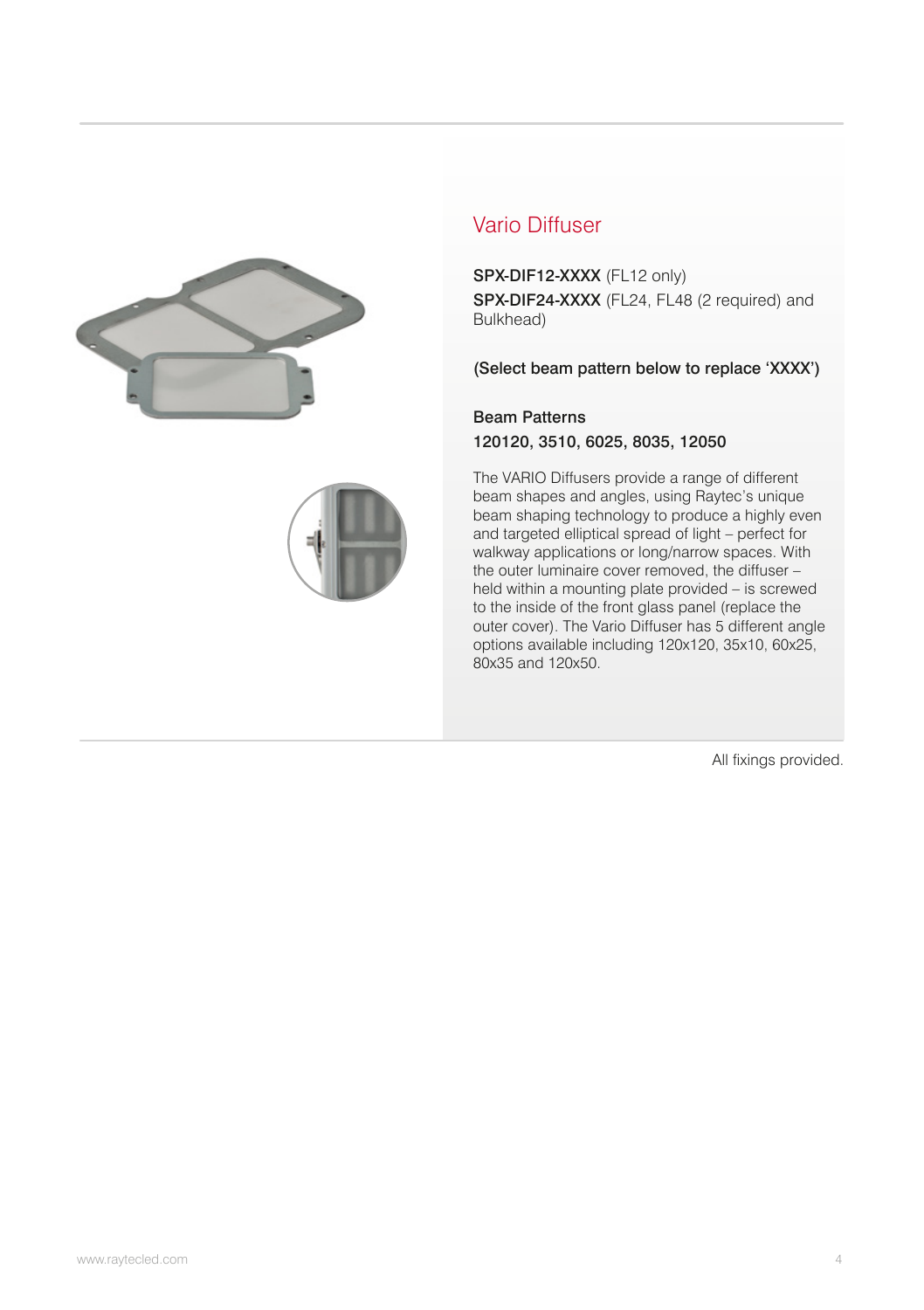

### Swivel Bracket Mounting Kit

#### SPX-BKT-SW SPX-BKT-SWS (short)

The SPARTAN Swivel Bracket Mounting Kit is designed for ceiling and wall mounting of all SPARTAN Bulkhead luminaires. Typically mounted to the Flush Back Plate, 1 bracket is required for an individual Bulkhead unit. There is the facility to rotate the fitting through various angles to suit any application. The stainless-steel bracket provides lock-in holes every 30° and 45°. Shorter length variants are available providing part-rotation for restricted space applications.



### Emergency Exit Sign Kit

#### SPX-BKT-EE1

The SPARTAN Emergency Exit Sign Kit is designed to convert the Bulkhead unit into an exit sign luminaire. Adhesive universal exit legends (with various options\*) place onto a clear polycarbonate front panel with stainless steel mounts, which screws to the front of the luminaire. The Exit Sign Kit allows up to 48 different combinations during installation.

\*Other designs available – contact Raytec for more information.



#### SPX-BKT-BFL (Portrait) SPX-BKT-BFLH (Landscape)

The SPARTAN Floor Mount is designed to mount SPARTAN Bulkhead to a flat floor surface. The dedicated stainless-steel bracket offers both portrait and landscape orientations.

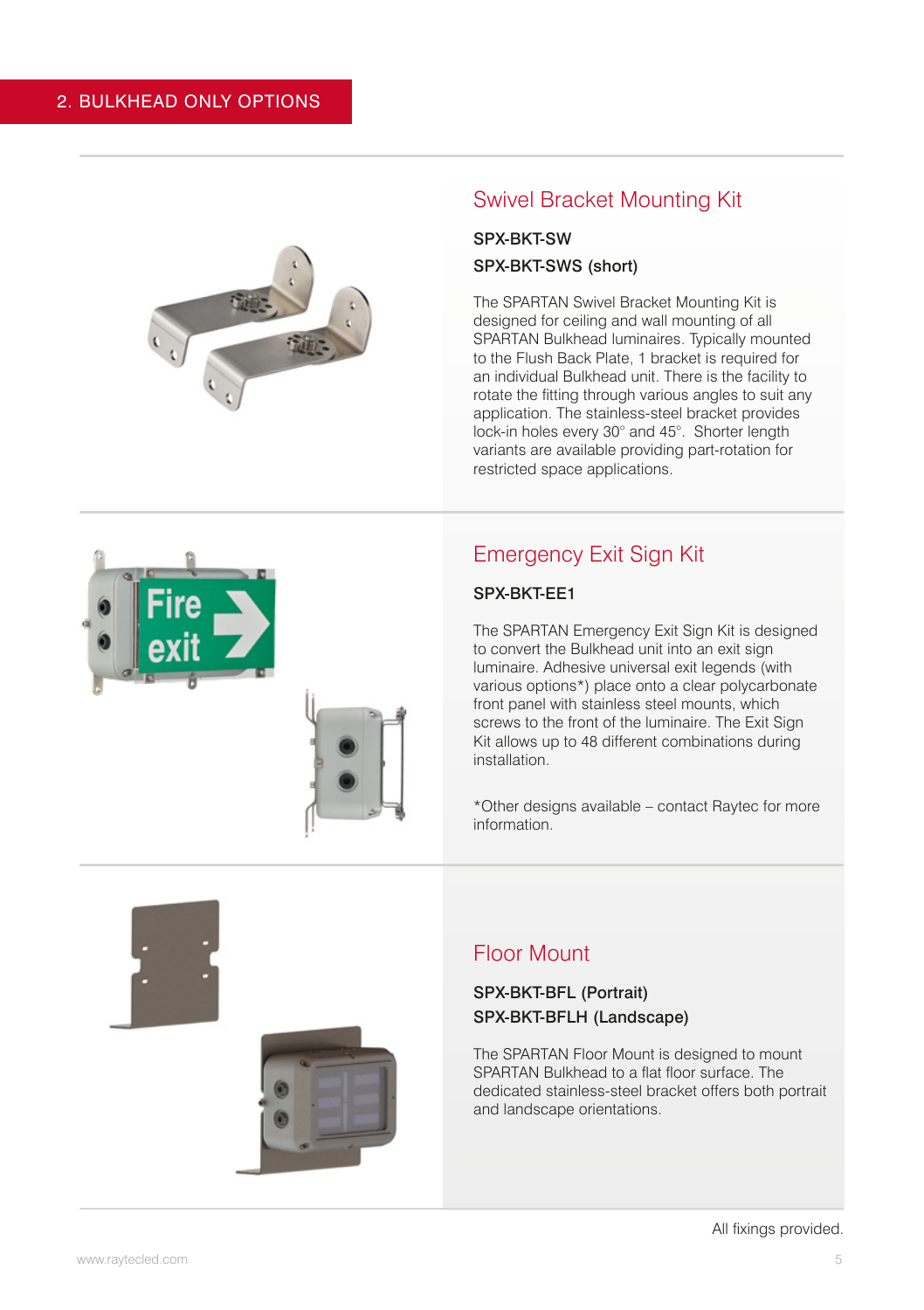$\mathbf{r}$ 



### Flush Rear Mount

#### SPX-BKT-BFRM

The SPARTAN Flush Rear Mount Plate is designed to mount SPARTAN Bulkhead luminaires flush to any flat wall surface.



### Flush Back Plate

#### SPX-BKT-BFBP

The SPARTAN Flush Back Plate is a dedicated conversion bracket for the SPARTAN Bulkhead. It provides a stainless-steel mounting plate and suitable holes to accommodate the 'Swivel Mount Bracket' to the SPARTAN Bulkhead.

### 30° Bracket

#### SPX-BKT-BH30

The SPARTAN 30° bracket is designed to mount SPARTAN Bulkhead luminaires to any flat wall surface and provide a 30° fixed angle of illumination.

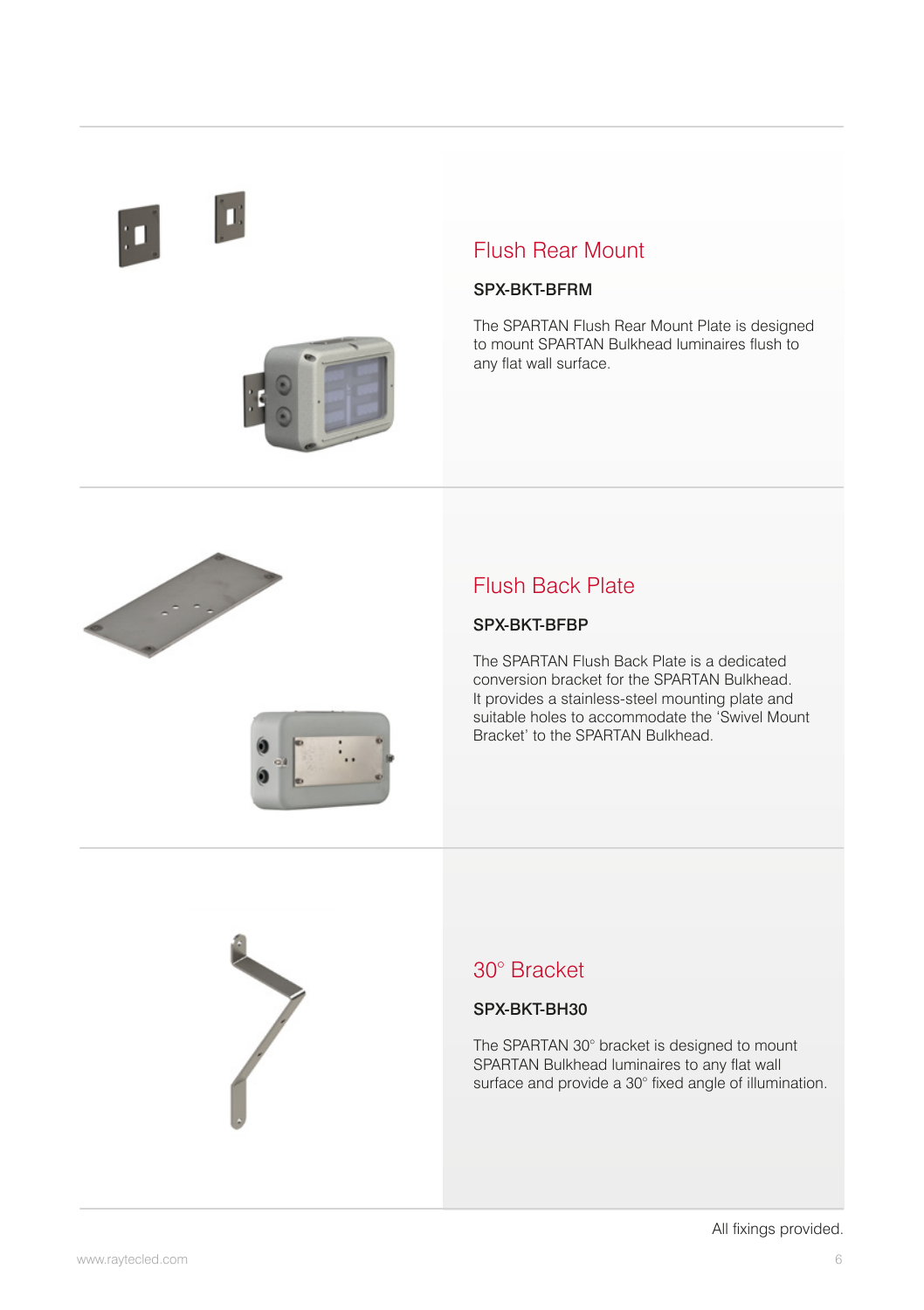

### Pole Mount Bracket Kit

| SPX-BKT-BPC28 (28mm) |
|----------------------|
| SPX-BKT-BPC33 (33mm) |
| SPX-BKT-BPC42 (42mm) |
| SPX-BKT-BPC48 (48mm) |
| SPX-BKT-BPC60 (60mm) |

The SPARTAN Pole Mount Bracket Kit includes a pair of dedicated brackets which easily screw to the back of the Bulkhead unit and combines with a pair of stainless-steel circular pole clamps, with adjustable side-bolts to open and clamp around a single pole. Kits to suit poles up to 60mm in diameter are available.



### Spigot Mount Bracket

The SPARTAN Spigot Mount is designed to allow the Bulkhead unit to be used for pole mount applications. The Bulkhead unit will need to be ordered specifically for these applications as the main body has a different drilling pattern to allow the spigot to attach. Available in three sizes. Contact Raytec for part codes.



### Stirrup Bracket

#### SPX-BKT-BLST

The SPARTAN Bulkhead Stirrup Bracket delivers maximum light where it is needed most. The dedicated bracket allows precise tilt and positioning of light into the required space.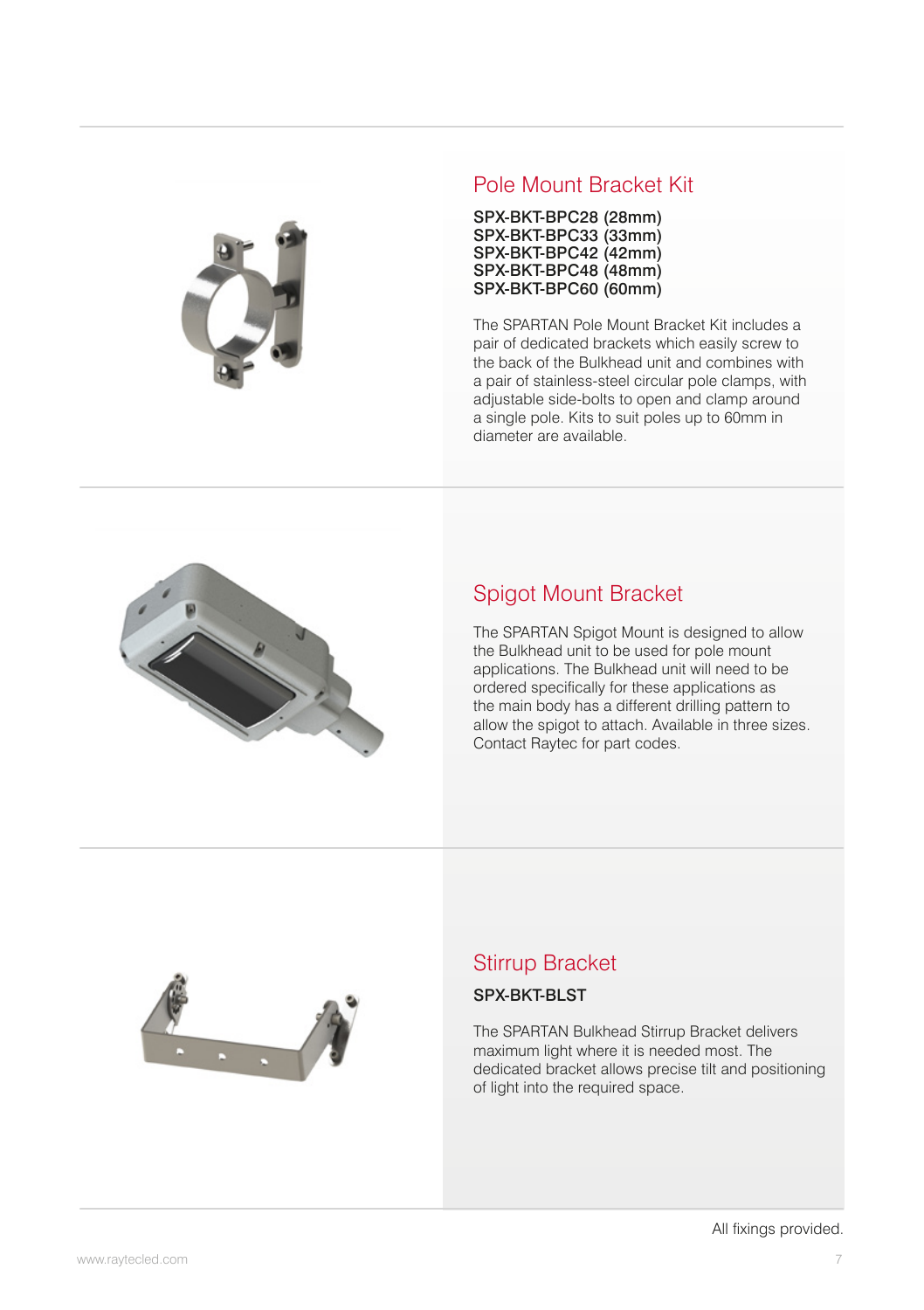



### Pole Mounting Kit

#### PBC1-SPX

The SPARTAN Pole Mounting Kit is designed to vertically pole mount SPARTAN Flood luminaires. Its dedicated stainless-steel plate provides a platform to attach the Flood U bracket to, and mounting clips attach and tighten the plate to your pole. Suitable for Flood luminaires up to size FL24.



#### SPX-BKT-SUN

The SPARTAN Sunshield is designed to mount to the FL24 luminaire to provide additional protection in high temperature applications. It shields the luminaire in situations where it may be subject to the effects of direct sunlight on the luminaire body.



### 180° Wall Mount Bracket

#### SPX-BKT-180

The SPARTAN 180° Wall Mount Bracket is designed to mount SPARTAN Flood luminaires to any flat wall surface and provide 180° horizontal rotation. Suitable for Flood luminaires up to size FL24.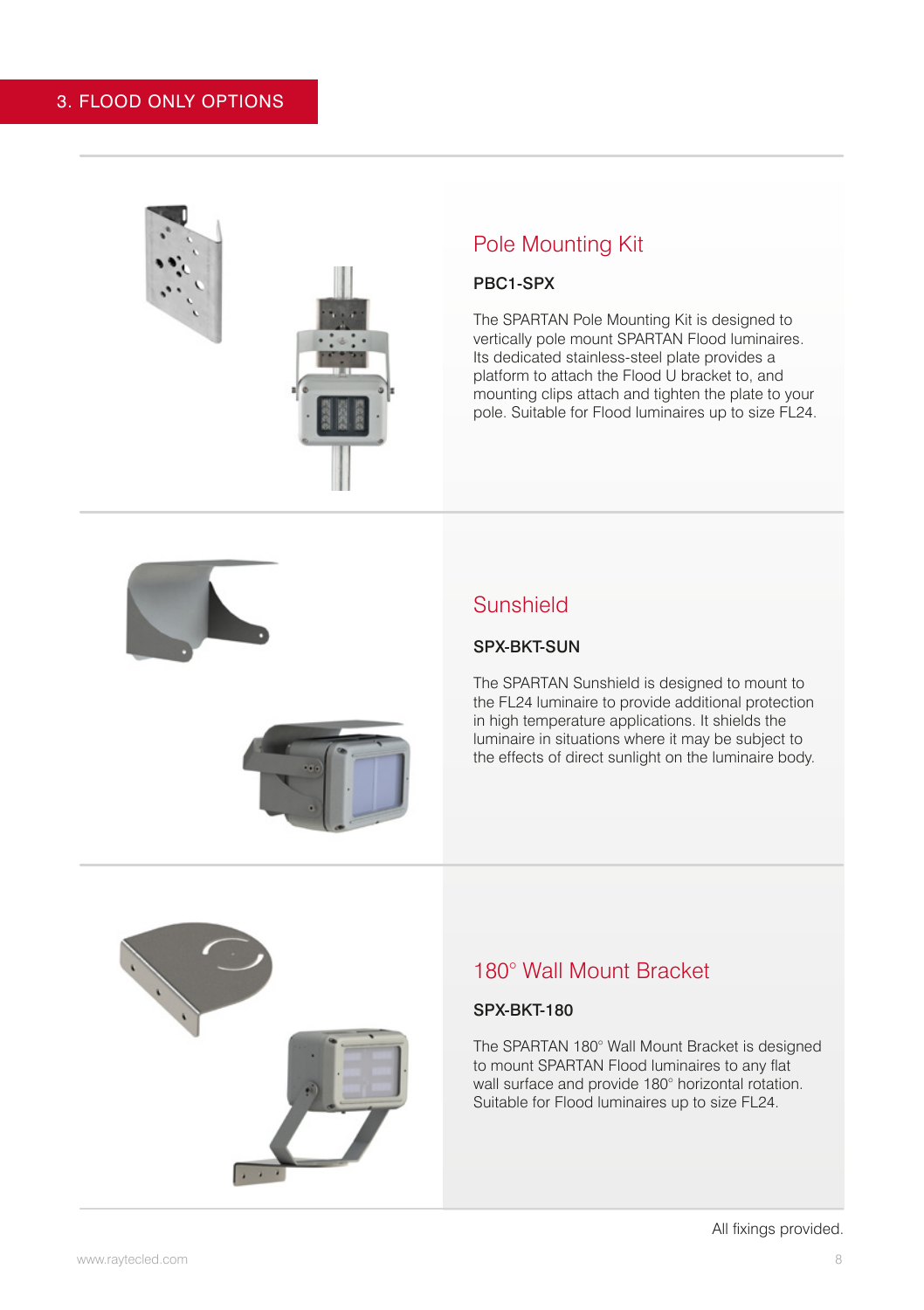

### Retention Cord Kit

#### SPX-BKT-SC500 (500mm) SPX-BKT-SC1000 (1000mm) SPX-BKT-SC1500 (1500mm)

The SPARTAN Retention Cord Kit is a stainlesssteel cord and carabineer, which attaches to a retention bracket which can be easily screwed into the back of the luminaire. This provides an additional safety tether for height-critical applications. The kit is available in 500mm, 1000mm and 1500mm variants.



### Magnetic Mounting Kit

#### SPX-BKT-MAG

The SPARTAN Magnetic Mounting Kit provides two magnetic discs which easily screw to the back of the fitting, and conveniently and securely attach it to any flat metal surface.

All fixings provided.

Can't find what you need?

We pride ourselves on flexibility and being able to meet the many demands of our customers. If you have a special requirement, and can't see a solution which is suitable, give us a call and chat to one of our experts to discuss how we can help.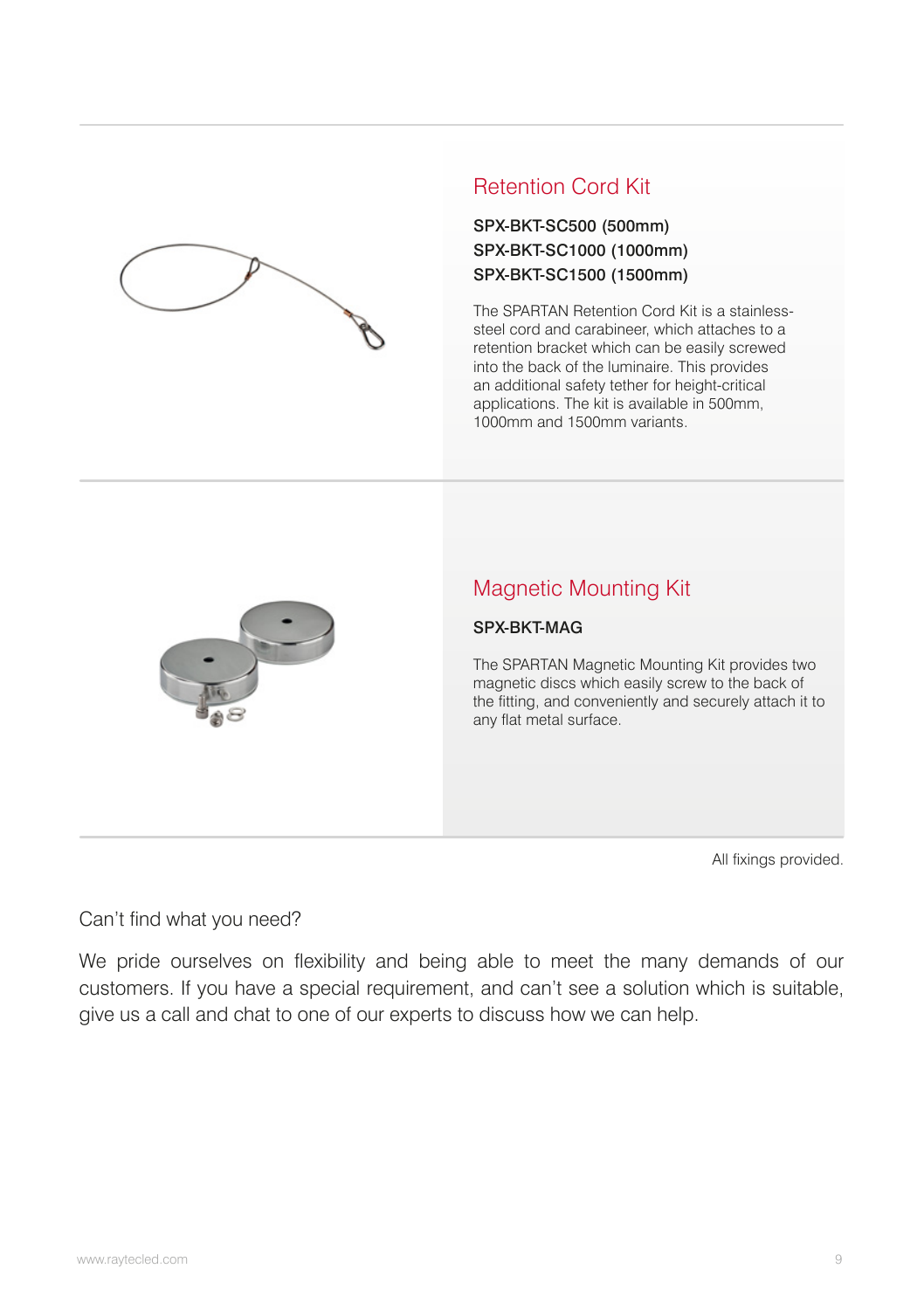### 1. BULKHEAD & FLOOD OPTIONS

### Front Guard

SPX-WG-FL12 (FL12 only)



100

SPX-WG-FL24 (FL24, FL48 (2 required) and Bulkhead)



### Vario Diffuser

SPX-DIF12-XXXX (FL12 only)

SPX-DIF24-XXXX (FL24, FL48 (2 required) and Bulkhead)



 10.60 247 T. ℸ **16**  150 80 пk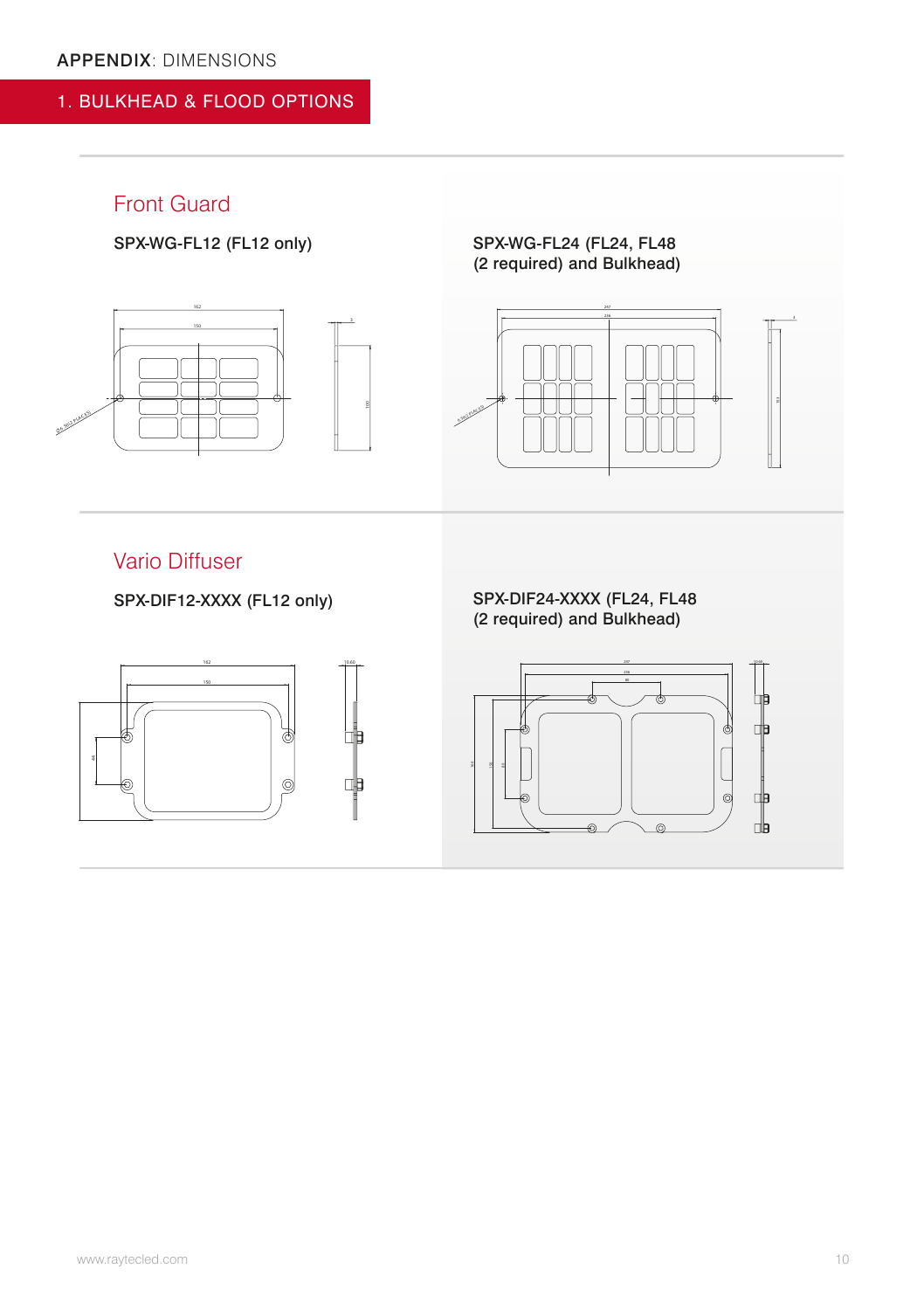### Swivel Bracket Mounting Kit

SPX-BKT-SW



SPX-BKT-SWS (short)



Floor Mount

SPX-BKT-BFL (Portrait)

SPX-BKT-BFLH (Landscape)





## Emergency Exit Sign Kit

SPX-BKT-EE1



182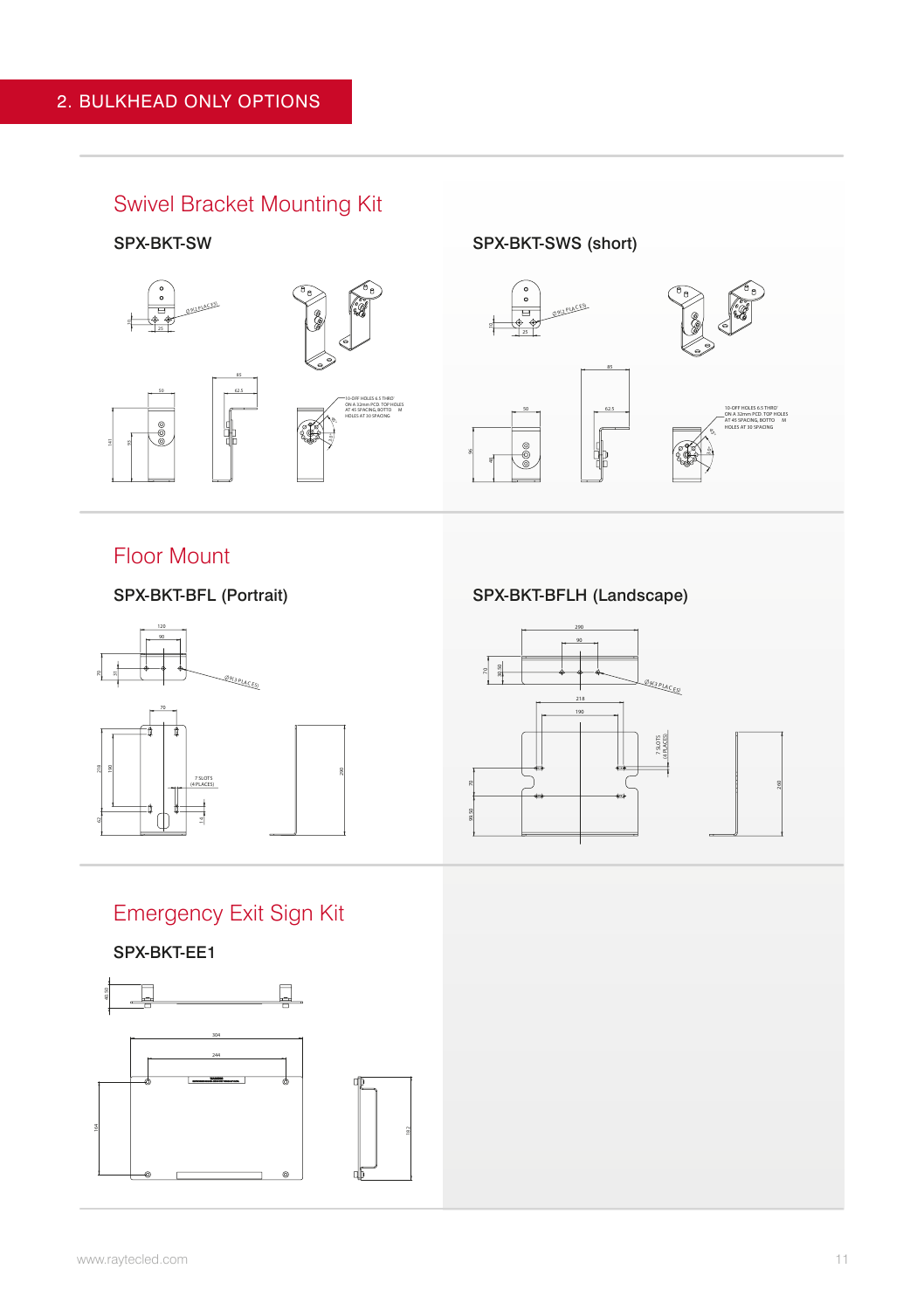### Flush Rear Mount

#### SPX-BKT-BFRM



4

## Flush Back Plate

SPX-BKT-BFBP



30° Bracket

SPX-BKT-BH30

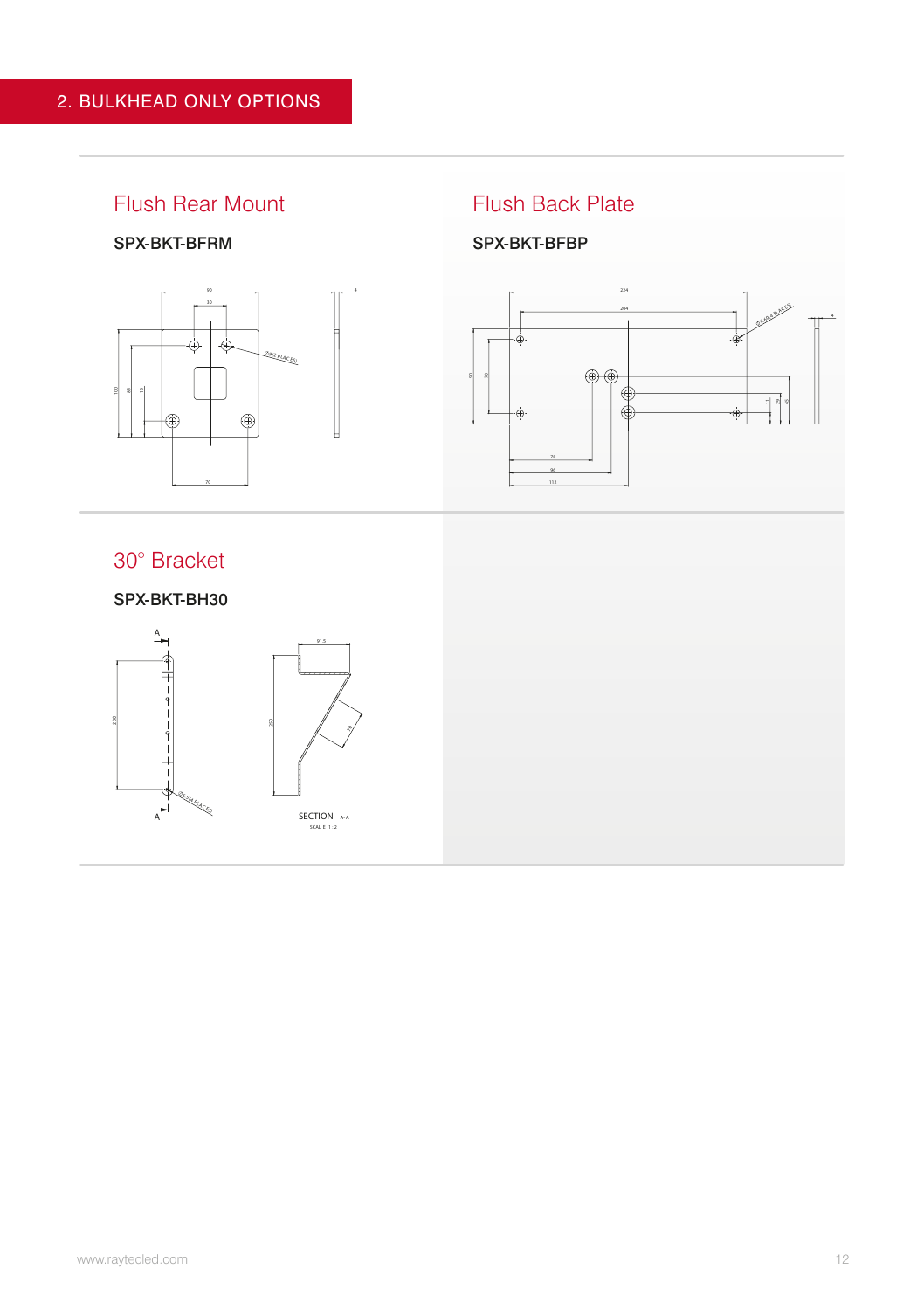### Pole Mount Bracket Kit

#### SPX-BKT-BPCXX



### Stirrup Bracket

SPX-BKT-BLST

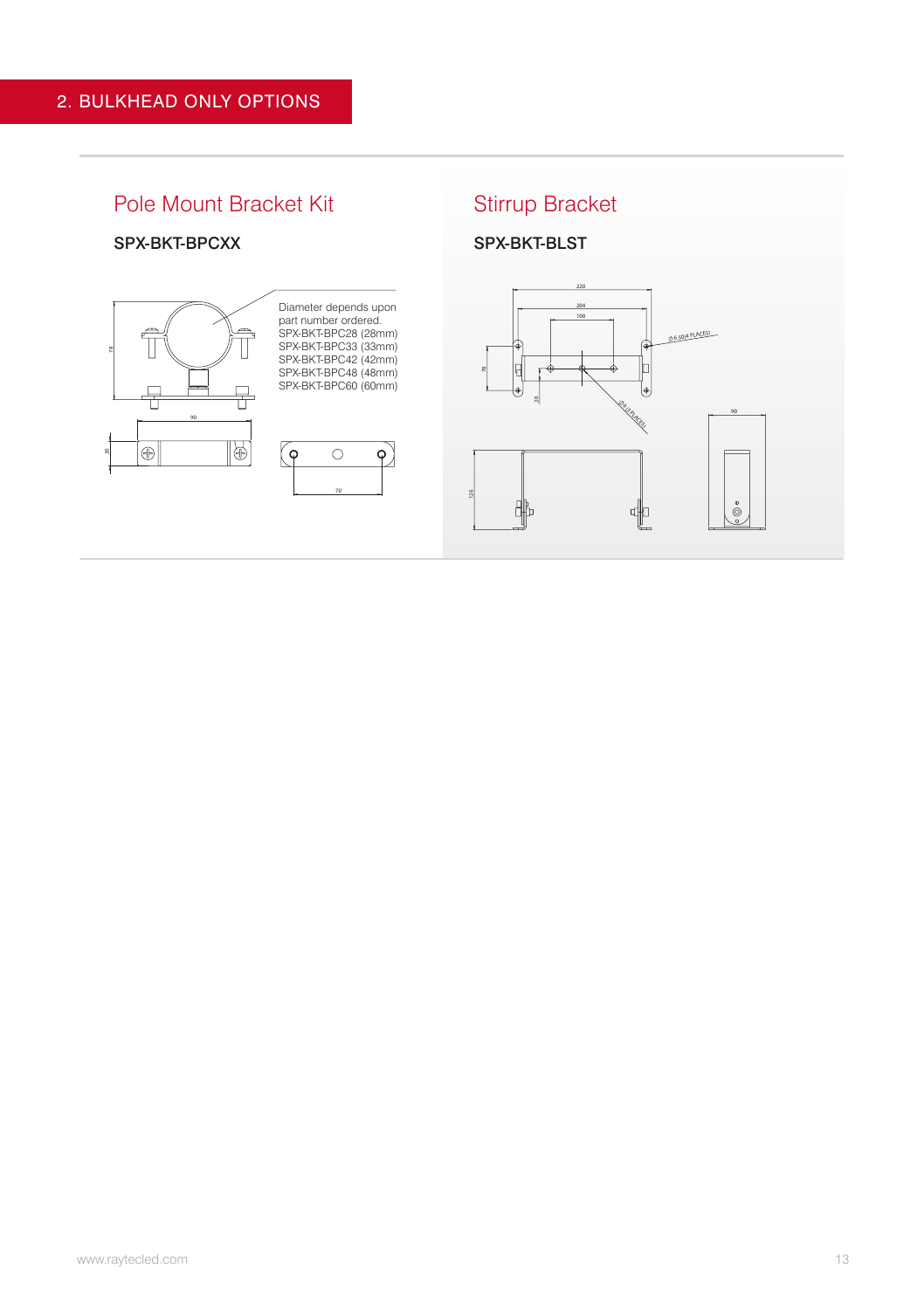

## 180° Wall Mount Bracket

SPX-BKT-180